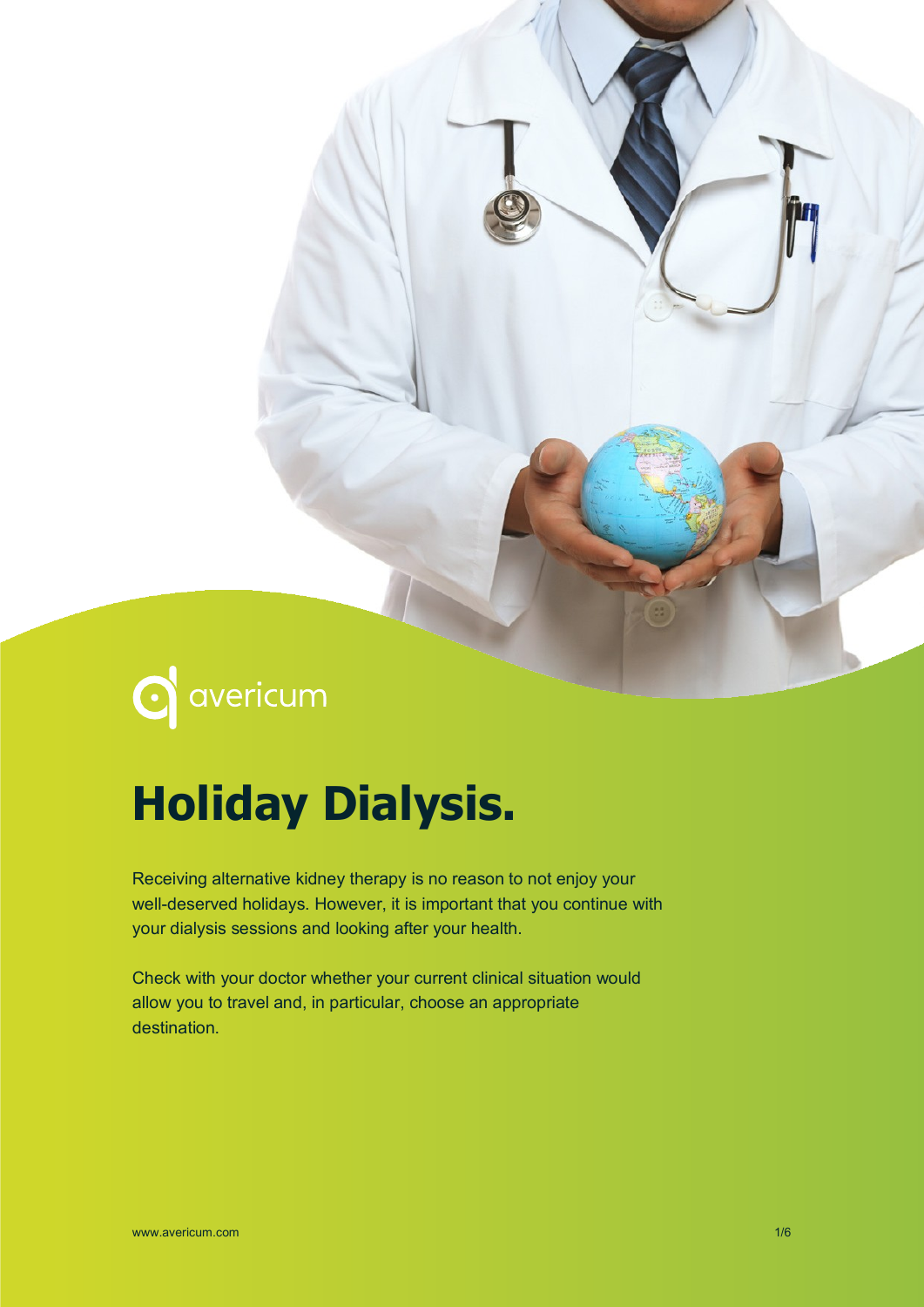



### **What should I take with me?**

Documents. Depending on where you decide to go on holiday, and the centre where you will have your dialysis sessions, they may request some documents or others. However, always take a doctor report that certifies your disease and justifies your treatment, including your dialysis guideline and current treatment.

Furthermore, it is vital that you take your current medication and the doses you will need with you, based on the amount of time you will be away. To this regard, you should ask your holiday dialysis centre in advance of any medication you should take with you.

If you decide to travel to Spain or Europe, the request must be submitted with sufficient time (1/2 months approximately) to guarantee yourself a booking for your dialysis sessions.

# **What if I am on the transplant waiting list??**

If you are on the waiting list for a kidney transplant, you know you could get called at any time. In this case, if you decide to travel abroad for a long period of time, and you get called for the transplant, due to the distance or time it would take you to get back, it may not be possible to have it. It is a risk you must take into account when going on holiday.

However, should this happen, you would continue on the waiting list, since it remains active.



# **If you are travelling to Europe.**

Europe is a highly visited destination for our patients as it offers many areas to discover safely and has an excellent health coverage system with the European Health Card.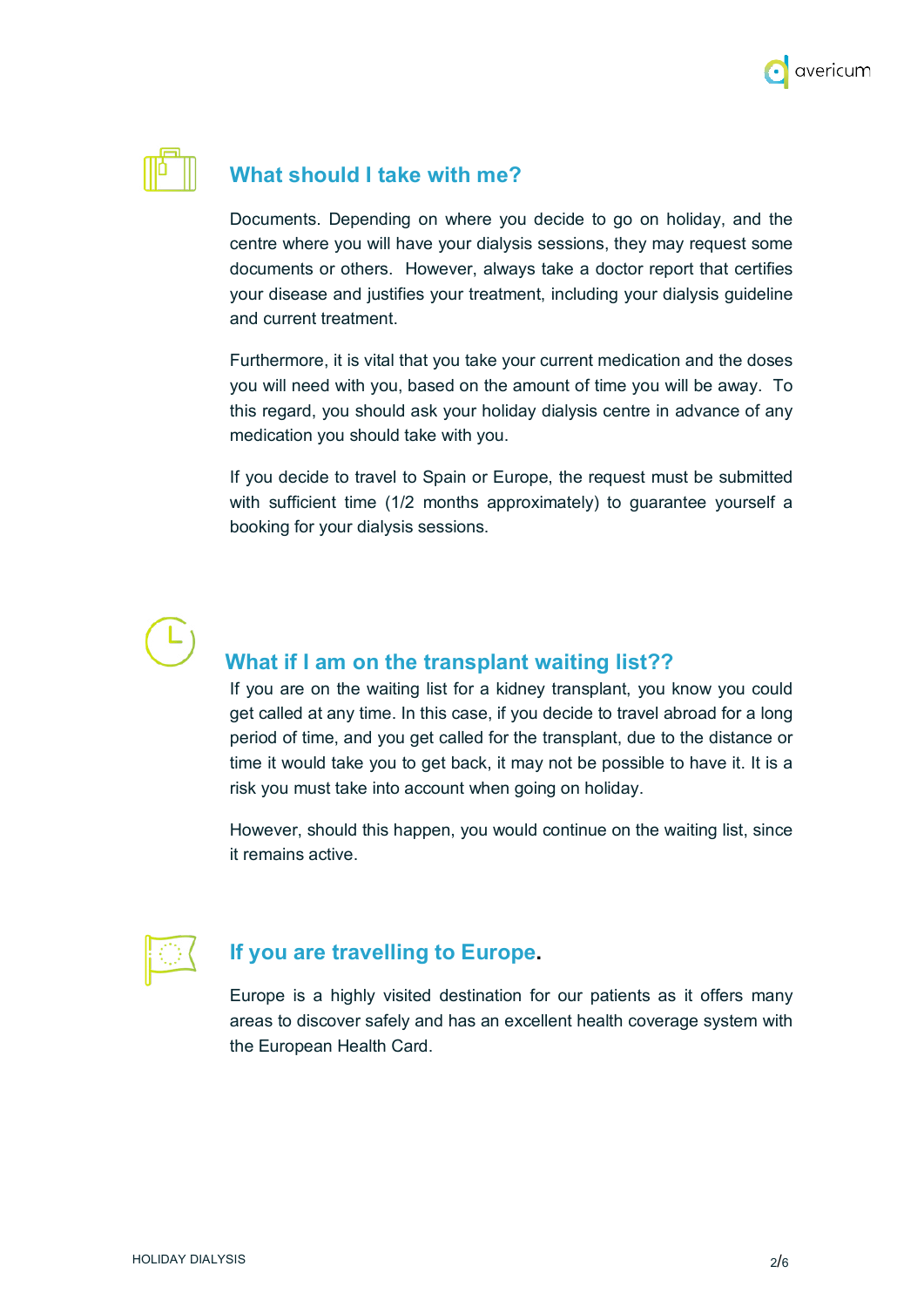

The European Health Card (EHC) is a personal document that certifies the right to receive medical attention while you are abroad due to studies, work, tourism, in any country belonging to the EU, the European Economic Area and Switzerland, taking into account the nature of the health services and the length of your stay, according to the legislation in each country.

### **Important: Make sure you know what the EHC covers.**

We recommend that you request or renew your European Health Card with sufficient time as it is not issued immediately but sent to your address by post after requesting it. You also need to find out whether you qualify for an EHC.

Countries that accept the EHC:

| • Germany.  | • France.        | • Luxembourg.     |
|-------------|------------------|-------------------|
| • Austria.  | • Greece.        | $\cdot$ Malta.    |
| • Belgium.  | • Holland.       | • Norway.         |
| • Bulgaria. | • Hungary.       | • Poland.         |
| • Cyprus.   | • Ireland.       | • Portugal.       |
| • Denmark.  | • Iceland.       | • United Kingdom. |
| • Slovakia. | • Italy.         | • Czech Republic. |
| • Slovenia. | • Latvia.        | • Romania.        |
| • Estonia.  | • Liechtenstein. | • Sweden.         |
| • Finland.  | • Lithuania.     | • Switzerland.    |

How can I book my dialysis session if I decide to travel to one of these countries? You can book your sessions at a centre in any of these countries through the Spanish Association for Kidney Diseases (ALCER).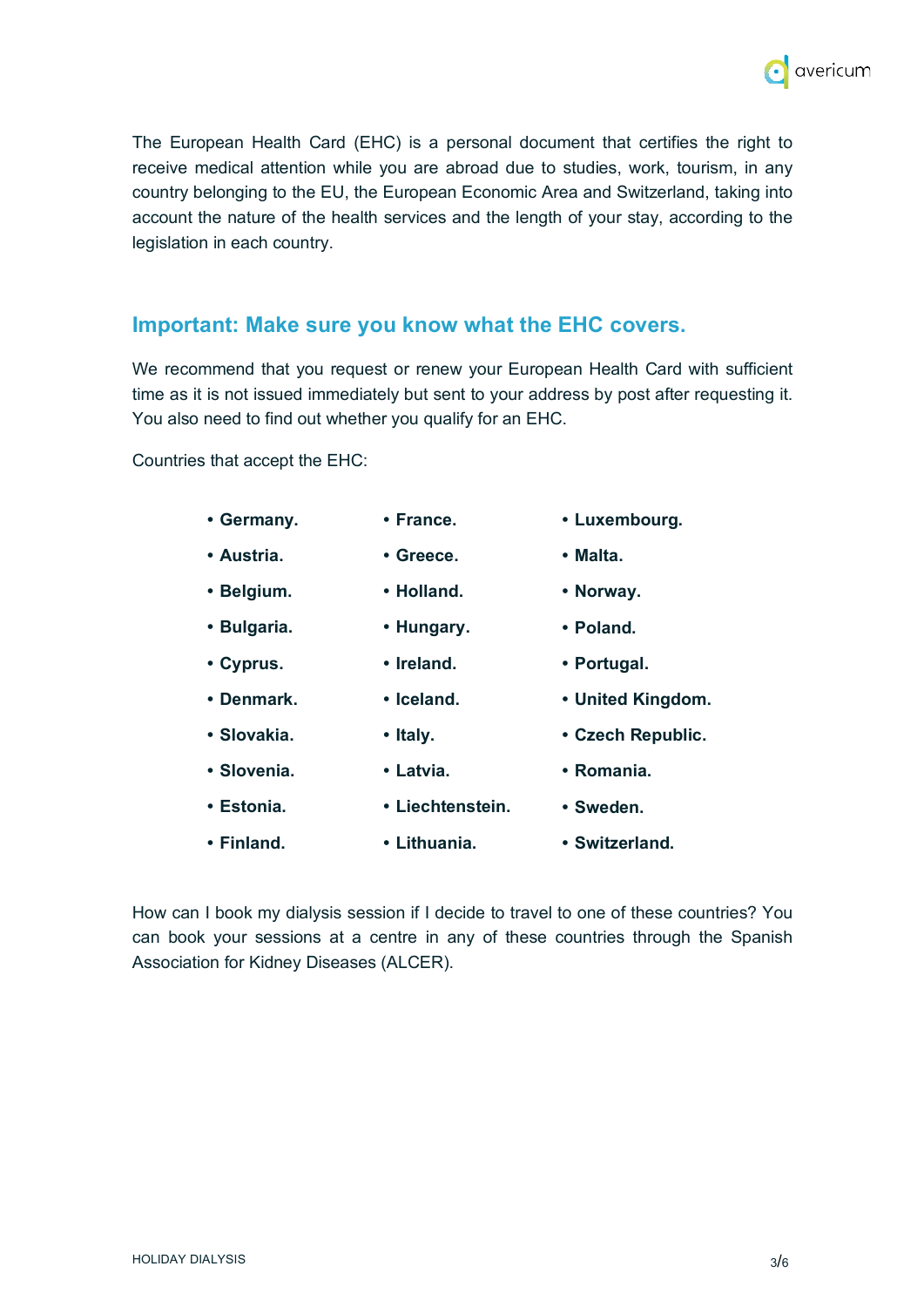

#### **Federación Nacional Alcer**

Calle Constancia 35. Local 2 28002. Madrid

**Telephone:** +34 915 610 837 **Fax:** +34 915 643 499

#### **Email:**

informacion@alcer.org presidencia@alcer.org www.alcer.org



### **Rest of the world and the USA**

If you are travelling outside the EU, you need to personally look for your closest dialysis centre or the one where you would like to receive treatment and make a booking.

In this event, if you have private insurance, you need to check your coverage (whether or not it covers dialysis and how many sessions), and the centres where you can go to. This information will be provided by your insurance company.

Otherwise, you will have to cover the cost of dialysis treatment yourself. Therefore, we recommend that you take out travel insurance to cover any possible emergencies that may arise while you are travelling.

The following links provide information on the different holiday haemodialysis centres by country and their addresses:

**https://www.kidney.org.uk/archives/information-archive/ holidaysdialysis-world/**

**http://www.globaldialysis.com/search-for-dialysis-centres. html**

ALCER can also help you to locate dialysis centres and units, as well as contact details.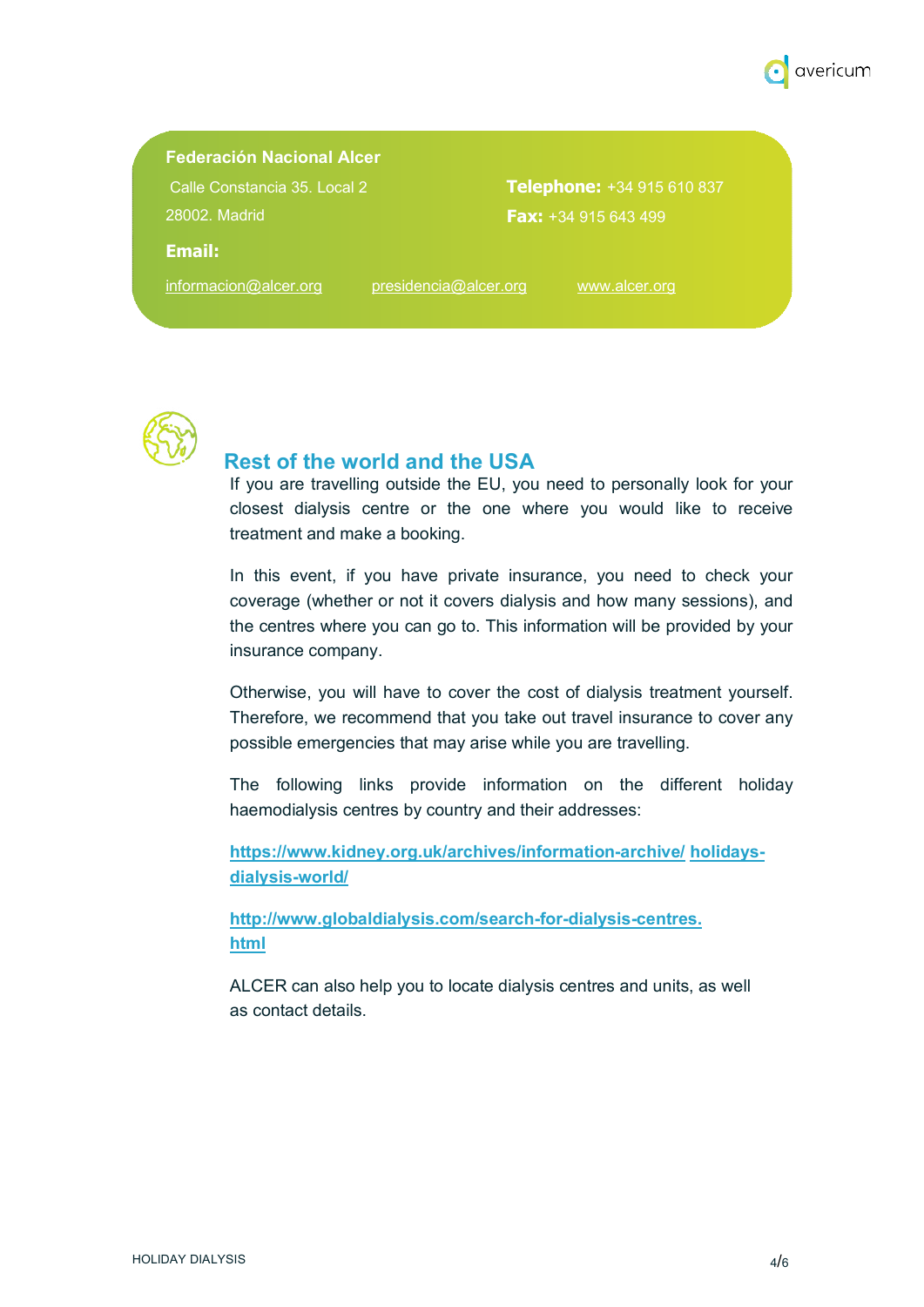

# **What do I do if something serious happens to me?**

Within Spain, you can go to any hospital or health centre listed under the Social Security and give them your health card and/or EHC. If you have private insurance, you can go to a centre offered by your insurance. You will be admitted to any public or private health centre you choose to go to, however, you will have to cover the costs yourself if you do not meet the criteria mentioned above.

In Europe, you can go to any public centre that accepts the EHC and present it to them. Bear in mind that some countries may request your credit card or payment for the service, and you will then be paid back by your medical insurance (whether your EHC or private health insurance).

In other parts of the world, unless you have private medical insurance or travel insurance with that coverage, normally you will have to pay the full amount of the medical expenses.

# **Practical advice**

Find out what weather conditions you are to expect whilst travelling. Confirm where your holiday dialysis centre is located, what distance it is from your accommodation and how long it will take you to get there, depending on the means of transport available. **1**

**2**

We recommend that you always have a telephone at hand or any other means of communication, with the dialysis centre at your destination and your local centre, so that you can contact them should something happen.